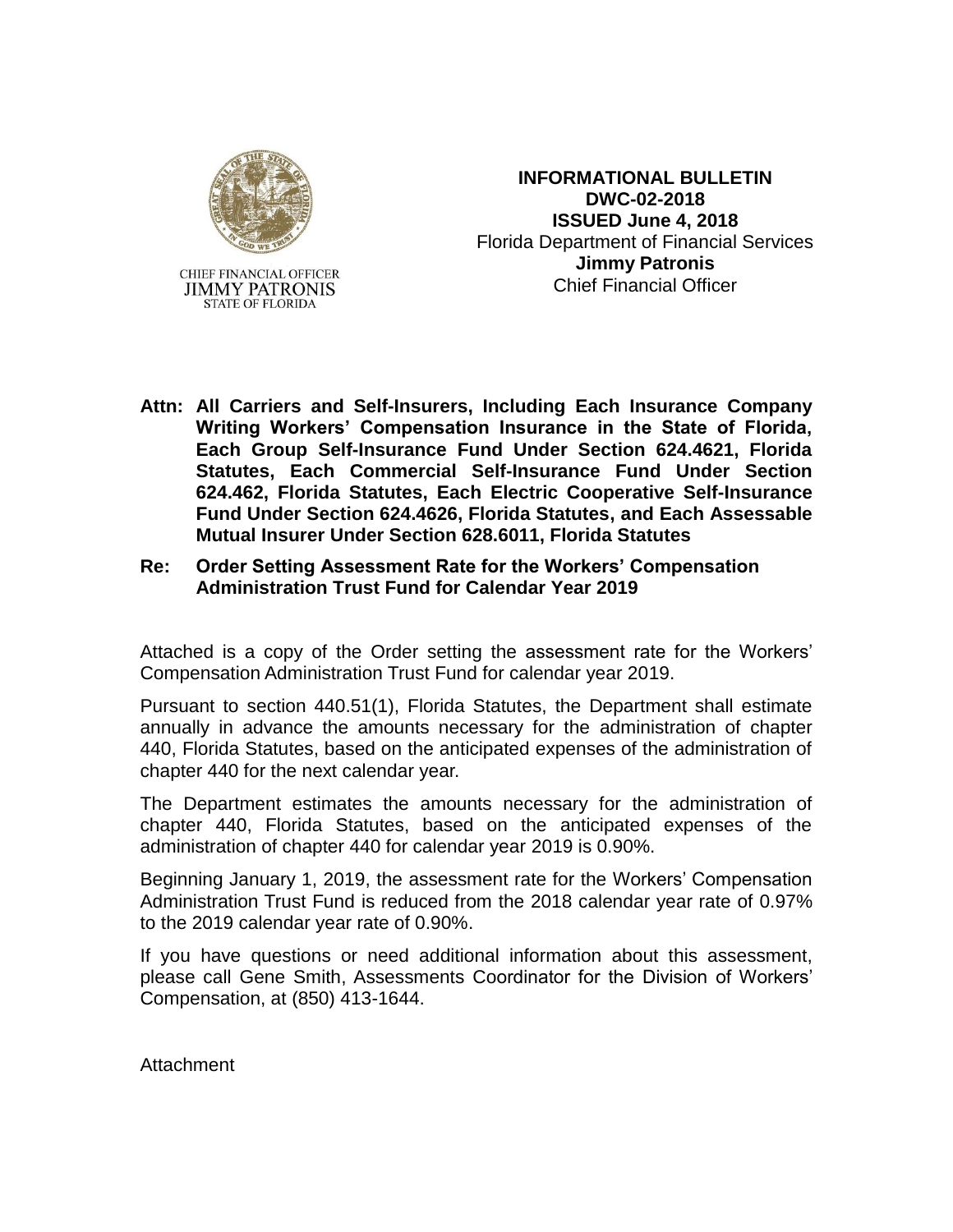

CHIEF FINANCIAL OFFICER **JIMMY PATRONIS STATE OF FLORIDA** 

IN THE MATTER OF:

# **ASSESSMENT RATE FOR WORKERS' COMPENSATION ADMINISTRATION TRUST FUND FOR CALENDAR YEAR 2019**

Case No. 226968-WC

## **ORDER**

THIS CAUSE came on for consideration pursuant to section 440.51, Florida Statutes (2018), which requires the Department of Financial Services ("Department") to annually notify carriers and self-insurers of the assessment rate necessary for the administration of chapter 440, Florida Statutes. The Department, having considered the amounts necessary for the administration of chapter 440, Florida Statutes, for calendar year 2019, and being otherwise fully apprised in all material premises, hereby finds and orders as follows:

Section 440.51(1), Florida Statutes, requires the Department to estimate annually 1. in advance the amounts necessary for the administration of chapter 440, Florida Statutes. Pursuant to section 440.51(1)(a), Florida Statutes, the Department shall, by July 1 of each year, notify carriers and self-insurers of the assessment rate, which shall be based on the anticipated expenses of the administration of chapter 440, Florida Statutes, for the next calendar year.

With respect to calendar year beginning January 1, 2019, the Department estimates  $2.$ the amount necessary for the administration of chapter 440, Florida Statutes, is 0.90%.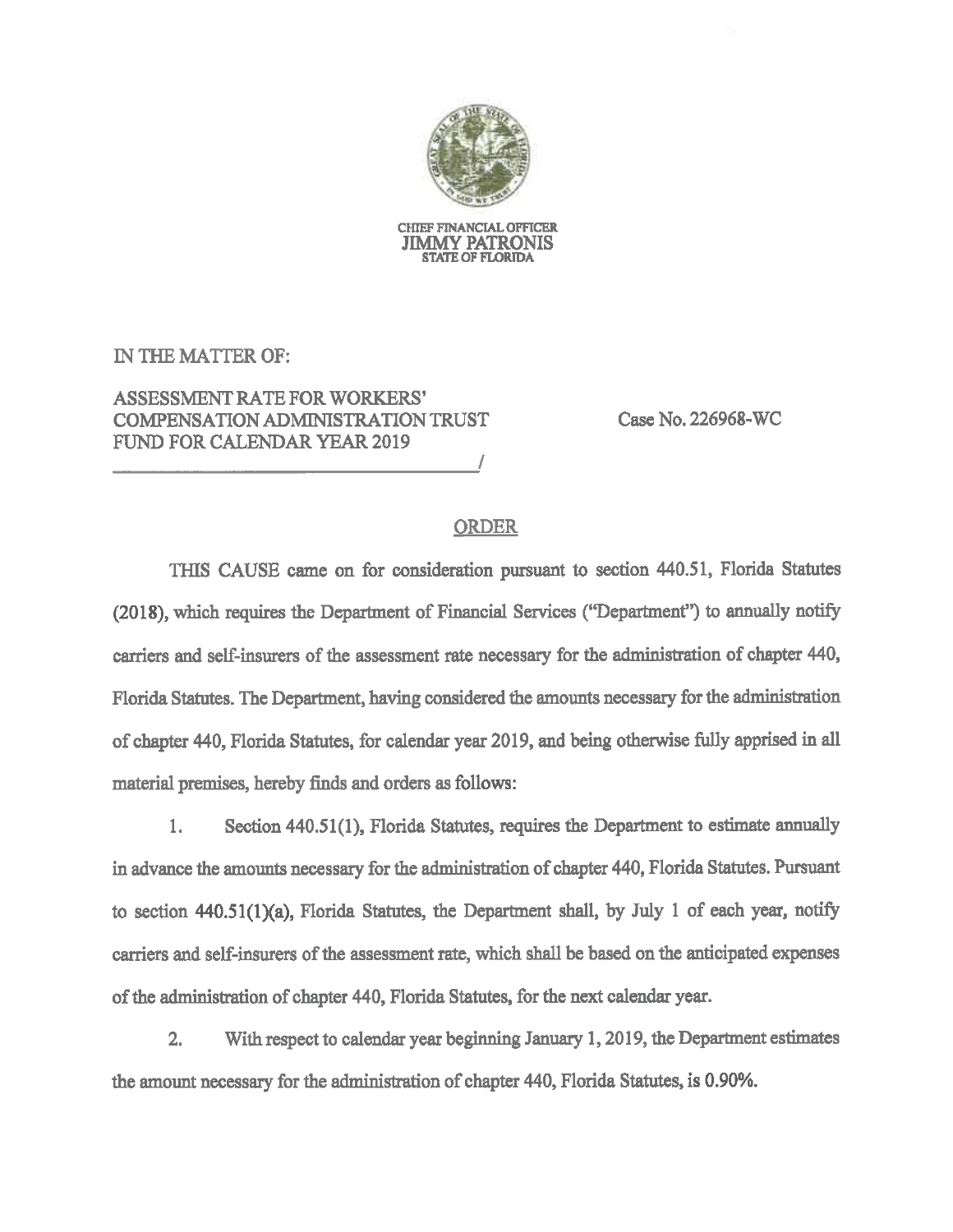#### IT IS THEREFORE ORDERED:

Each carrier and self-insurer, including each insurance company writing workers' compensation insurance in the State of Florida, each group self-insurance fund under section 624.4621, Florida Statutes, each commercial self-insurance fund under section 624.462, Florida Statutes, each electric cooperative self-insurance fund under section 624.4626, Florida Statutes, and each assessable mutual insurer under section 628.6011, Florida Statutes, shall pay an assessment for deposit into the Workers' Compensation Administration Trust Fund in the amount of ninety-one hundredths of a percent (0.90%) of the net premiums collected on workers' compensation insurance policies issued by the company in the State of Florida. Pursuant to section 440.51, Florida Statutes, the net premiums assessed for the calendar quarter shall be adjusted to include the deductible premium credits or discounts the company has applied to its deductible policies.

Beginning on the self-insurer's anniversary date falling within calendar year 2019, each individual self-insured employer under section 440.38, Florida Statutes, shall pay an assessment for deposit into the Workers' Compensation Administration Trust Fund in the amount of ninetyone hundredths of a percent (0.90%) of net premiums computed by the Division of Workers' Compensation, as if the company had purchased workers' compensation insurance in the State of Florida.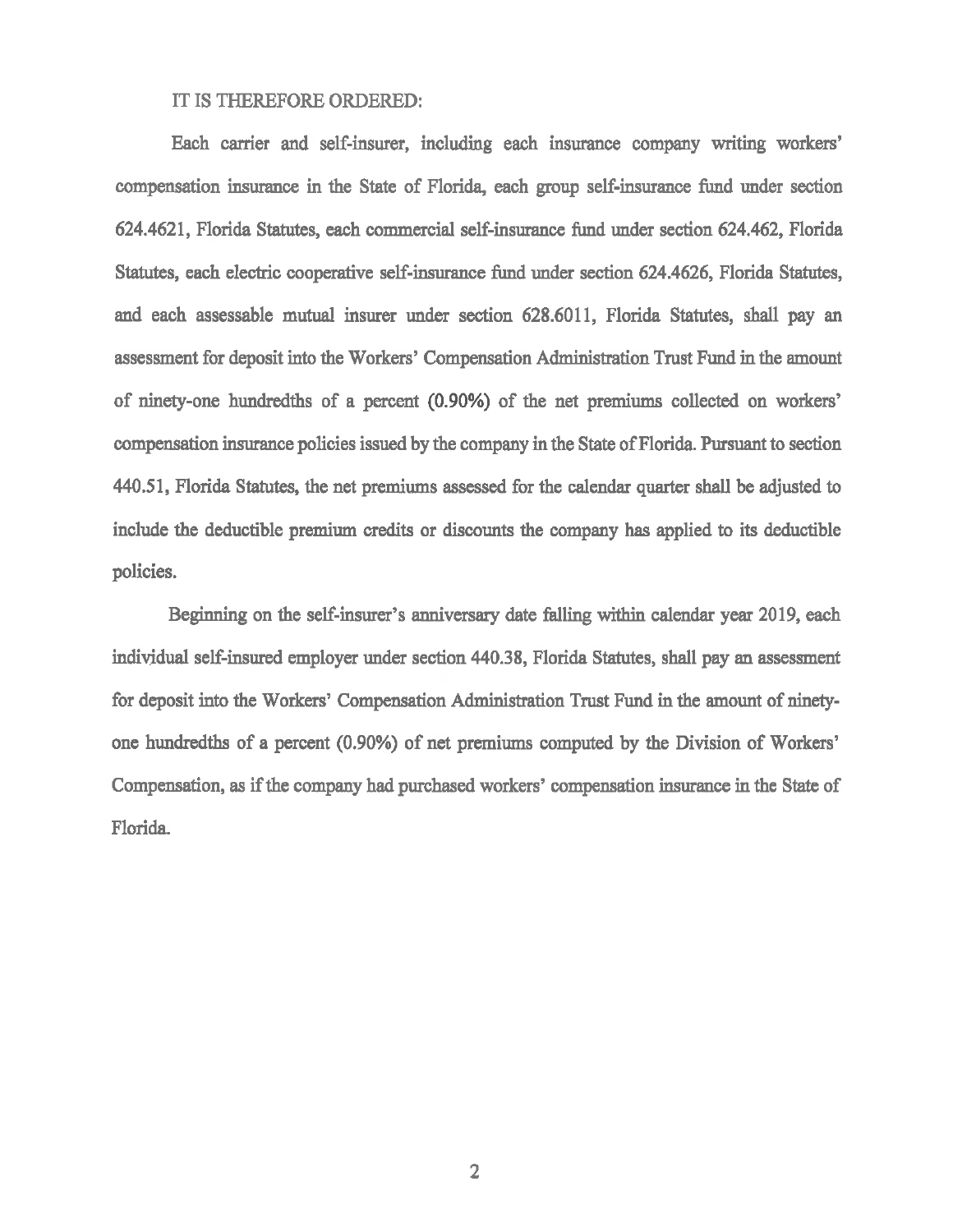The Workers' Compensation Administration Trust Fund assessment shall become due and be paid to the Division of Workers' Compensation quarterly, within thirty (30) days of quarter end or receipt of notice, whichever is later.

DONE and ORDERED this  $44$  day of June, 2018.

**CIAL OFFICER**